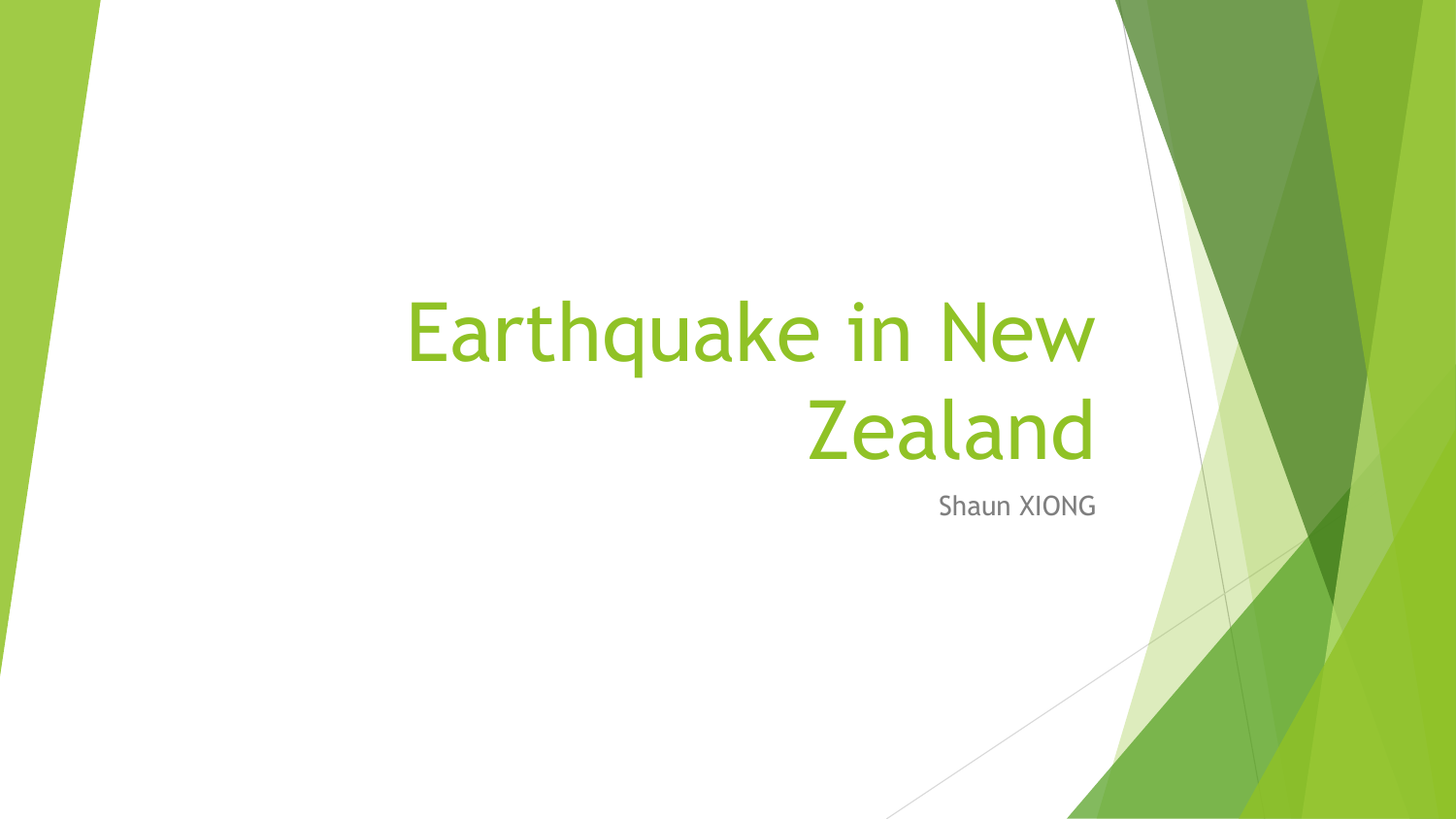## Kaikoura, (Crayfish as Kai-food, in Maori)



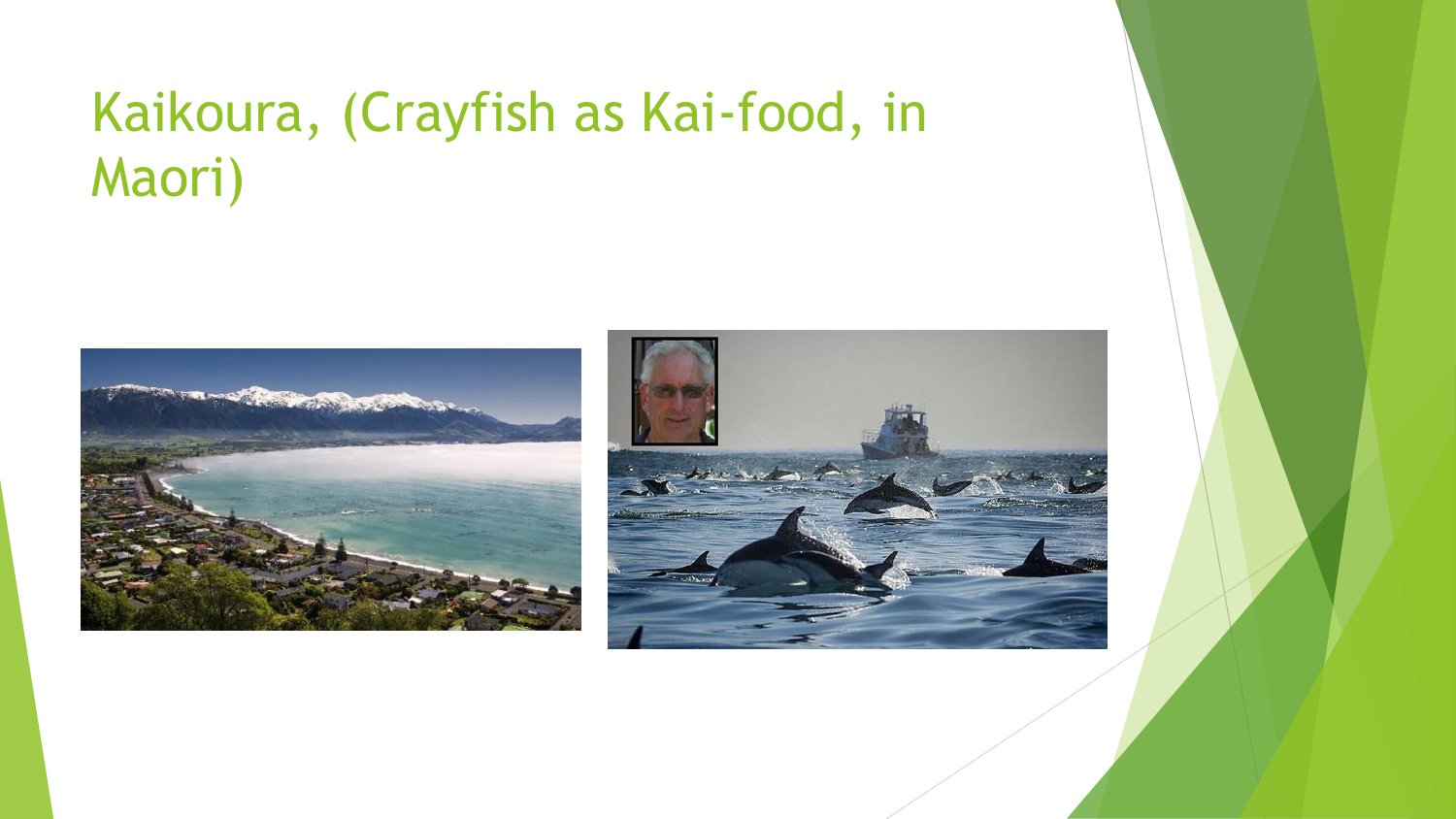### Mother force!



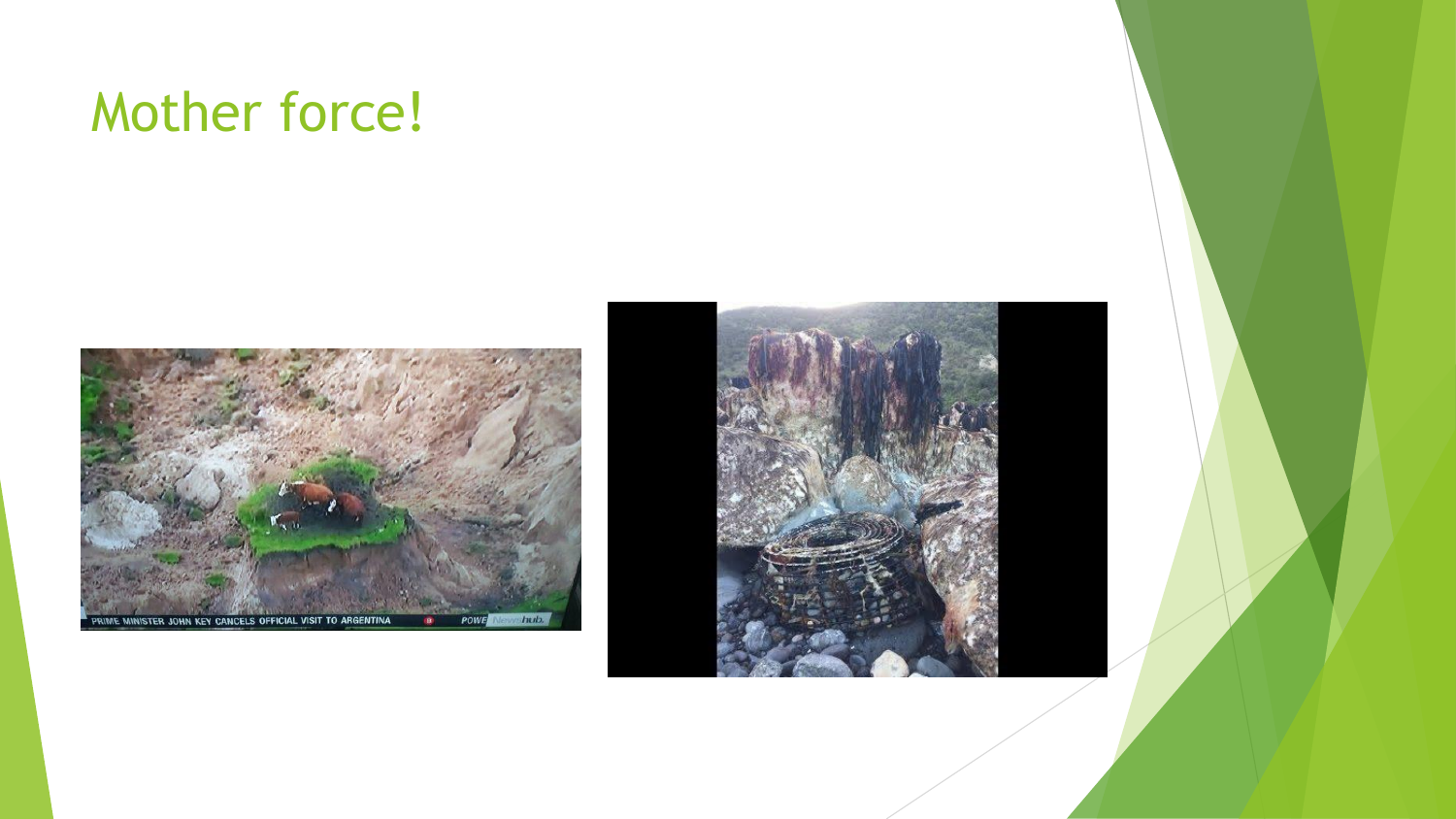## Christchurch Earthquake, 2011

- 22<sup>nd</sup> February 2011, 12:51pm
- ▶ 6.3 on the Richter Scale
- $\blacktriangleright$  Central City, the 2<sup>nd</sup> largest City of new Zealand
- $\blacktriangleright$  Since then became the third largest City

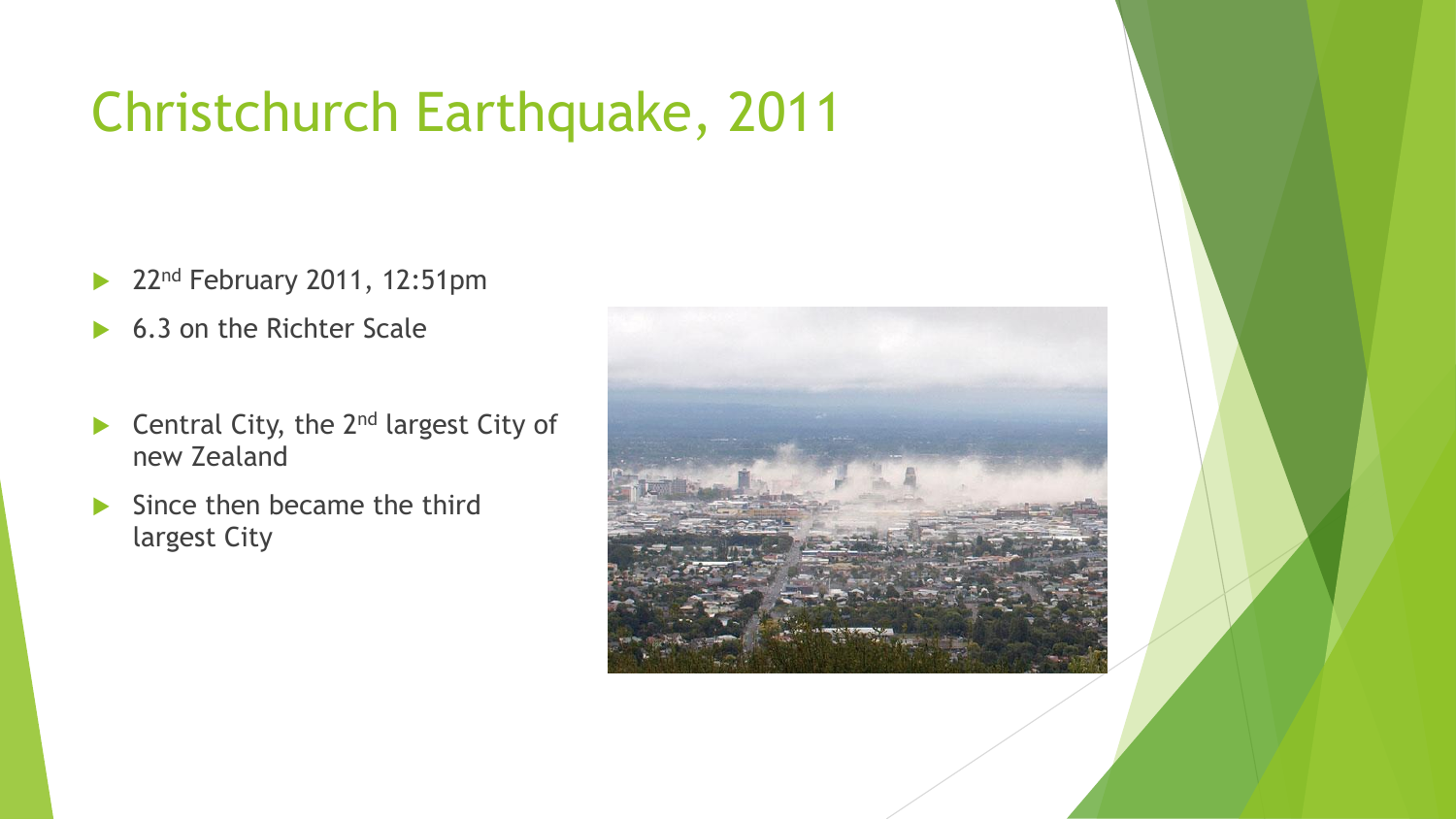#### **Casualties**

- $\blacktriangleright$  185 people
- ▶ 115 from CTV Building
- $\blacktriangleright$  From 20 countries
- **Dider Buildings,**
- **Independent Ones** Unreinforced masonry
- Or before the stringent earthquake codes were introduced.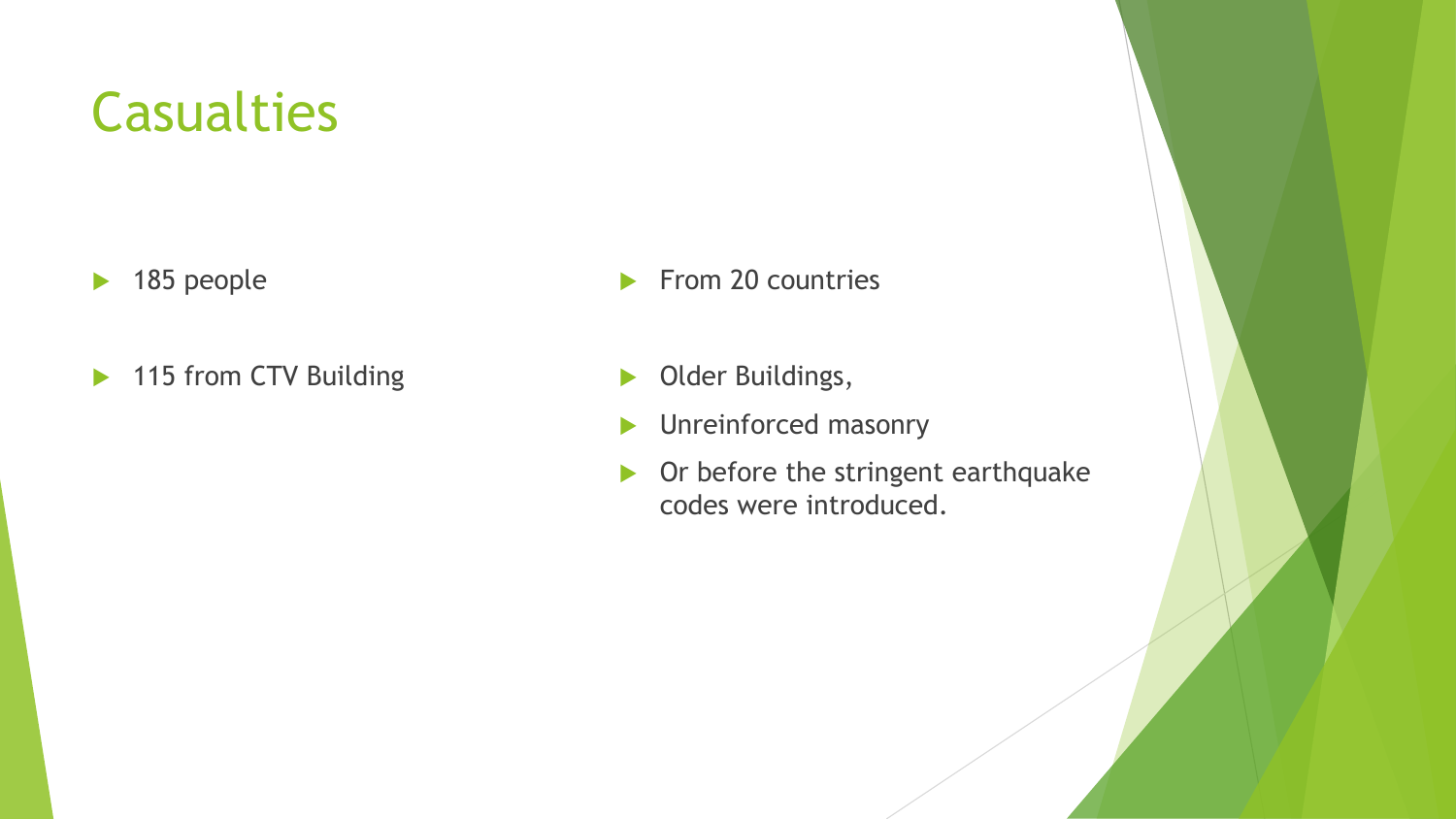# CTV Building, Christchurch

- ▶ 115 people died
- TV Station
- **Medical Clinic**
- **English Language School, 12** Japanese students

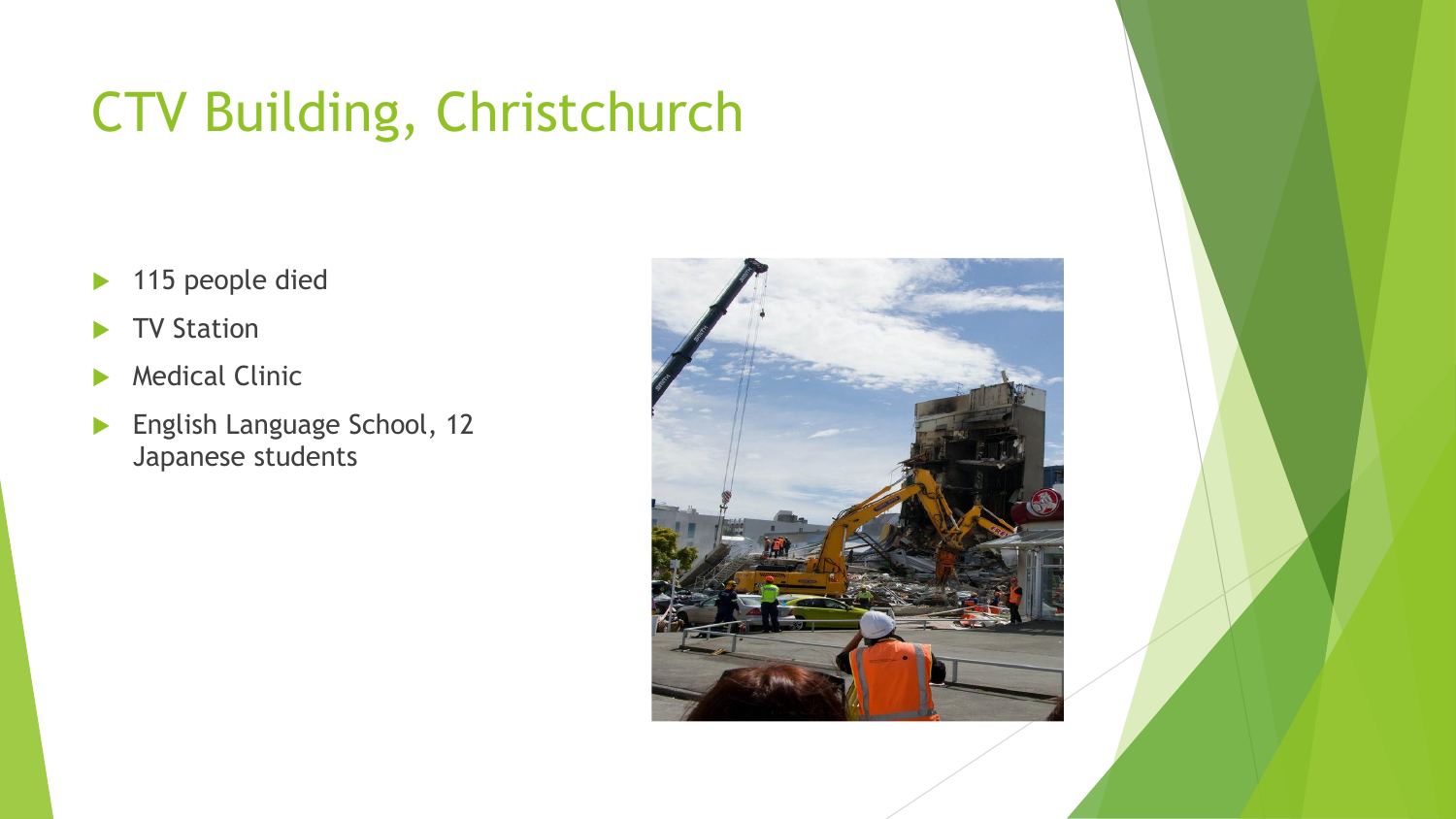### Christchurch Hospital

- **Partly Evacuated**
- Burwood Spinal Unit, also partly damaged.
- **Luckily only 4 people sustained** permanent paraplegia
- TBIs and PTSD, significant
- Remained open, throughout
- 231 Patients within one hour
- Crisis plan: forming 20 trauma Team
- A field Hospital: 70 beds
- Australian disaster medical assistance team: 23 emergency and surgical personnel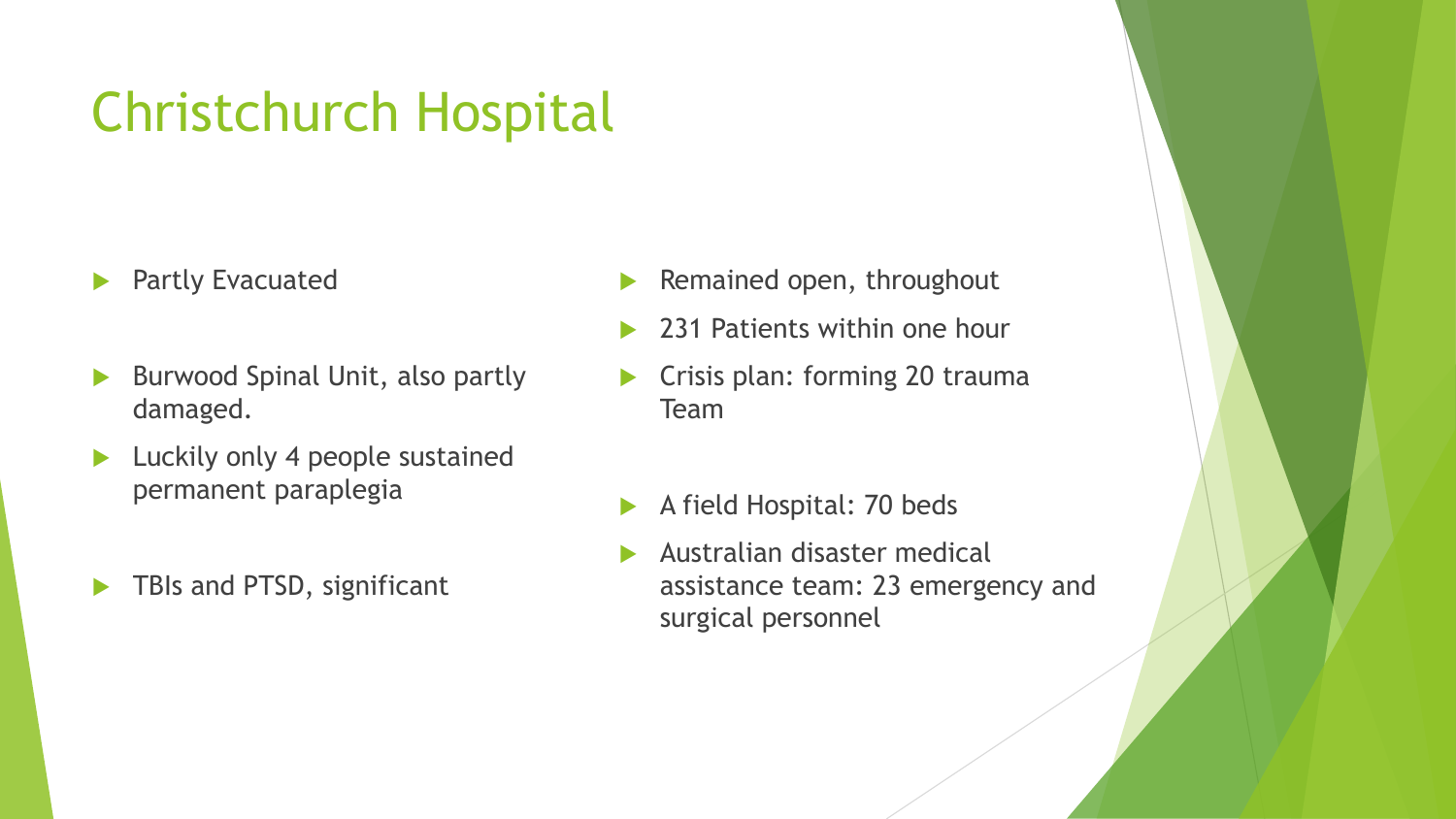

#### Psychological Impacts

Delayed Concussions

Patients with concussion, and ? PTSD

Two to five years studies: Increased depression, anxiety, in Christchurch, Canterbury region.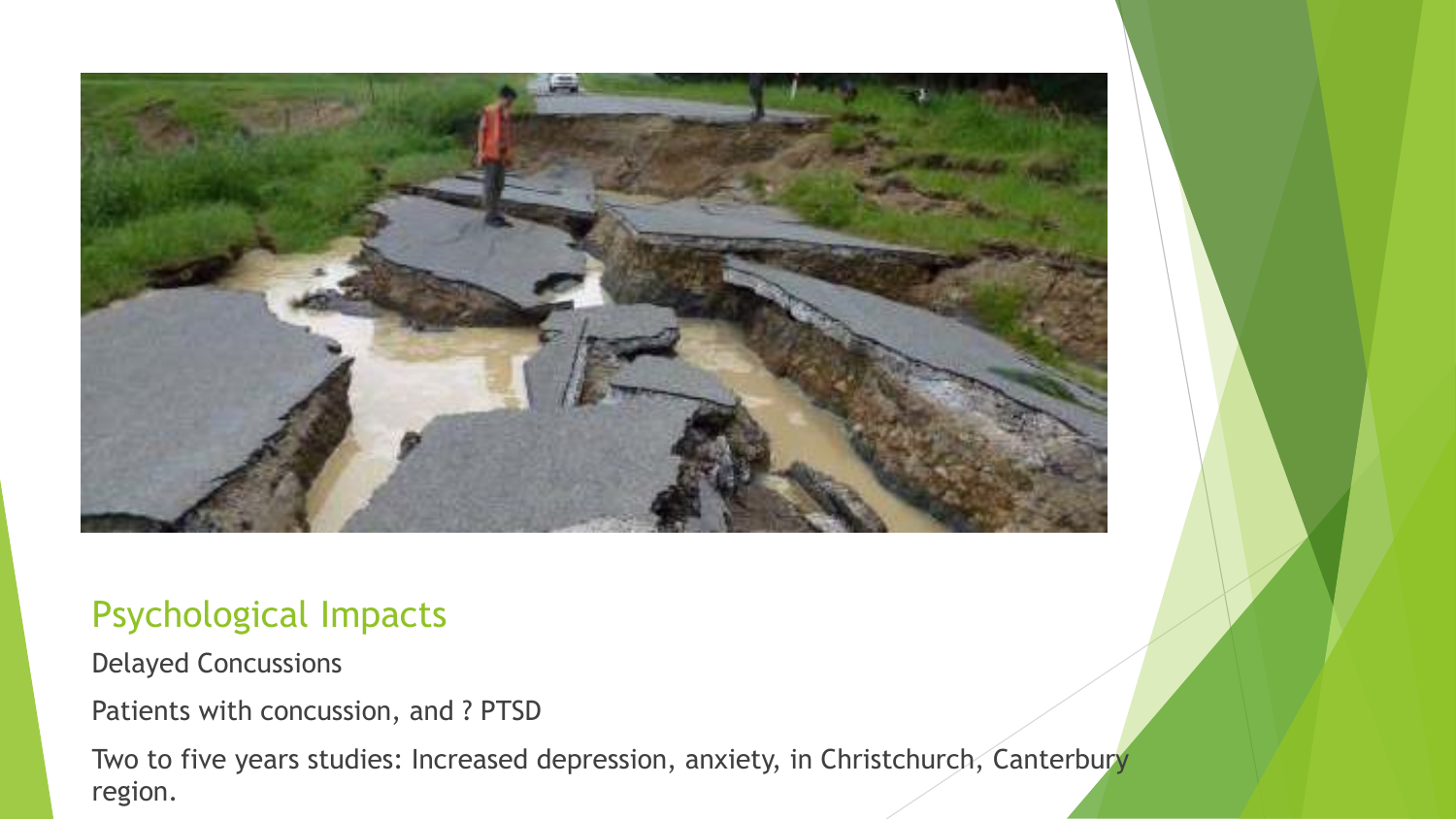Beyond the immediate effects, the sustained exposure to major quakes and aftershocks and associated stressors such as loss of property, disruption to family life and disruption to work life explains the decline in physical and mental health, the research said. The Simon Kemp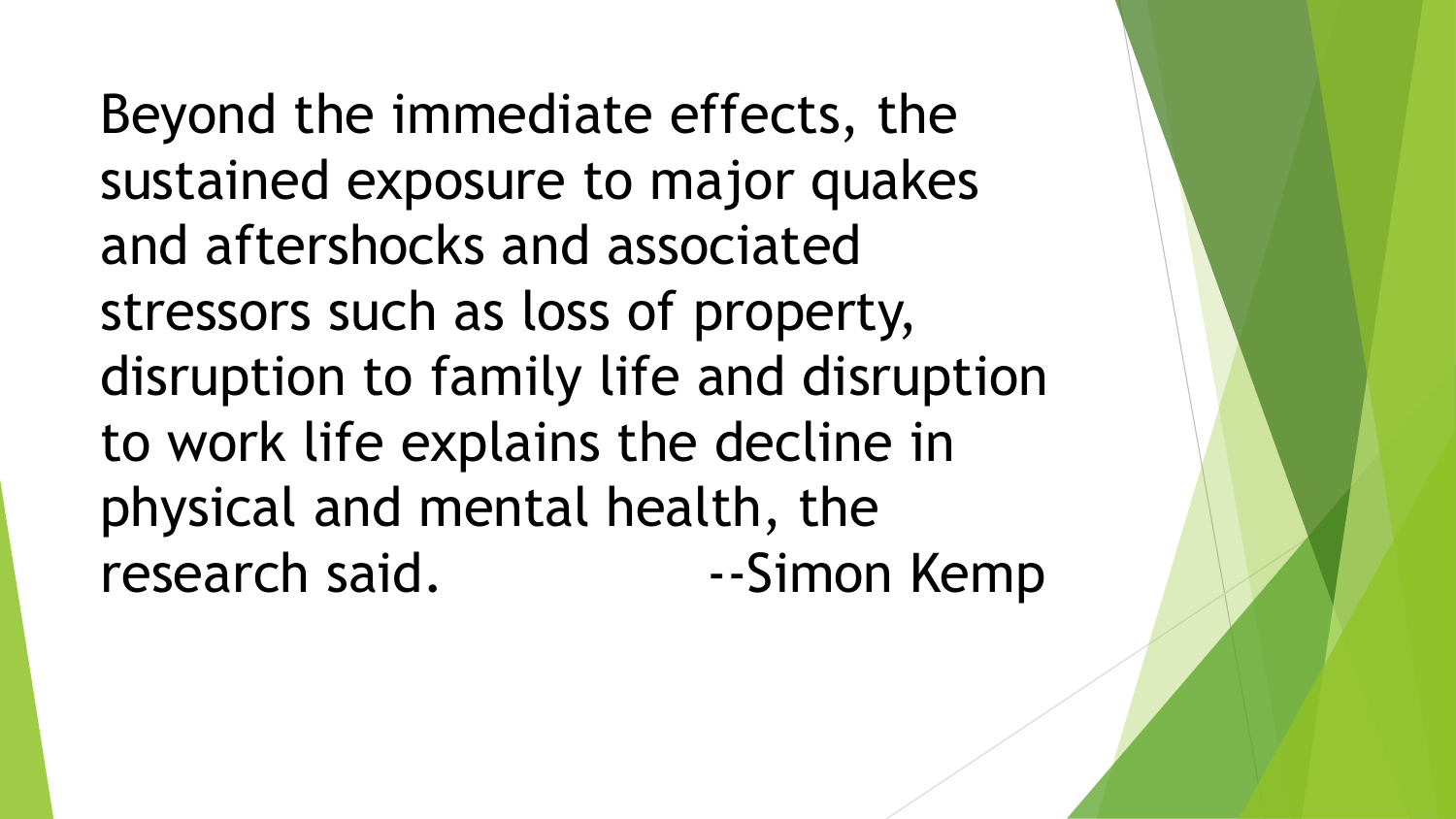# Learning **Experience**

Positive

Well resourced

Expensive Loss:

The second most expensive Natural disaster of the world.

Regulations very important.

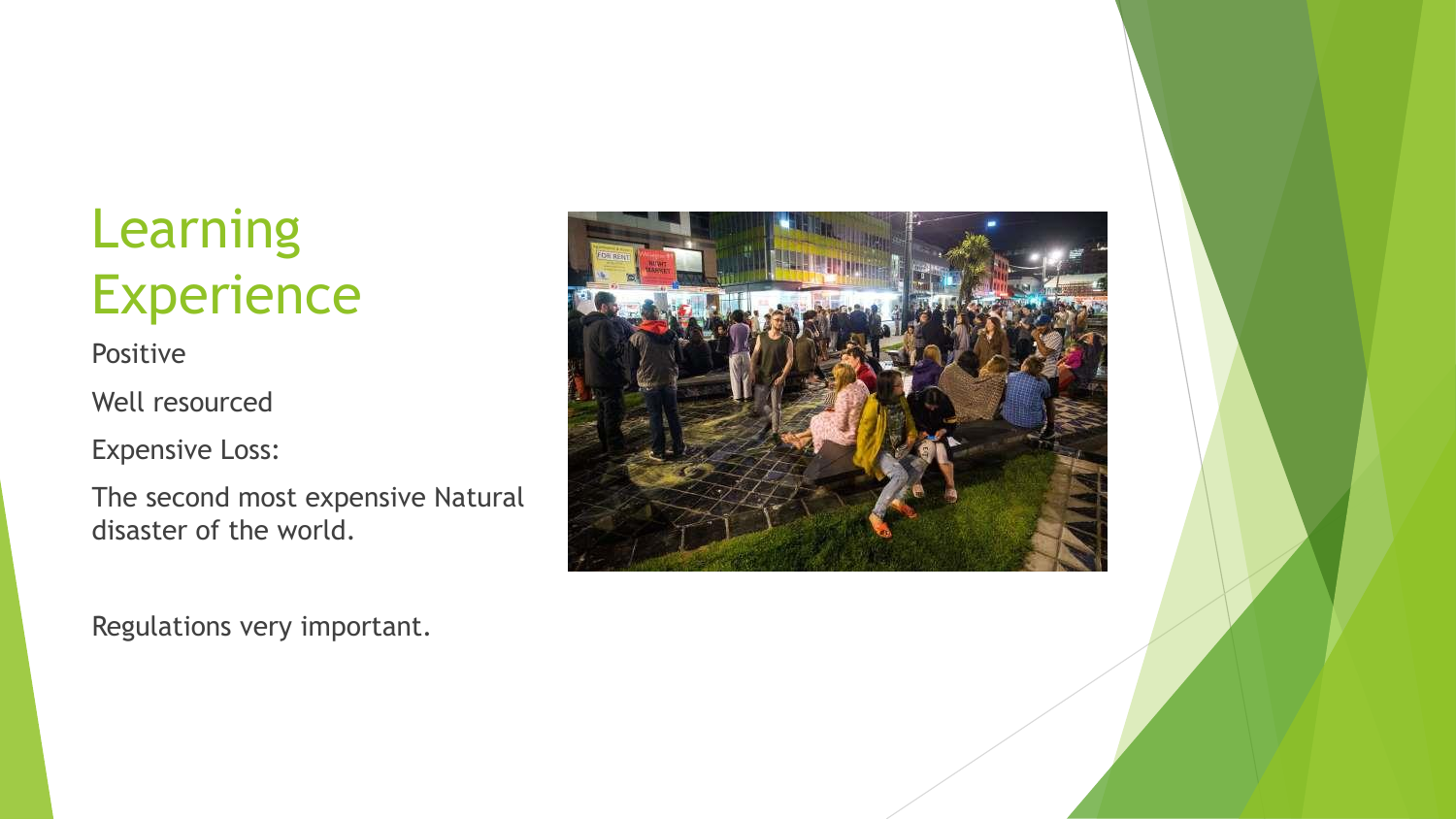#### AOSPRM (AOCPRM) 2018

Auckland, New Zealand

21 to 24<sup>th</sup> November 2018

**Combined Meeting with Rehabilitation** Medicine Society of Australia & New Zealand

Theme:

- North and South
- East and West
- Multidisciplinary